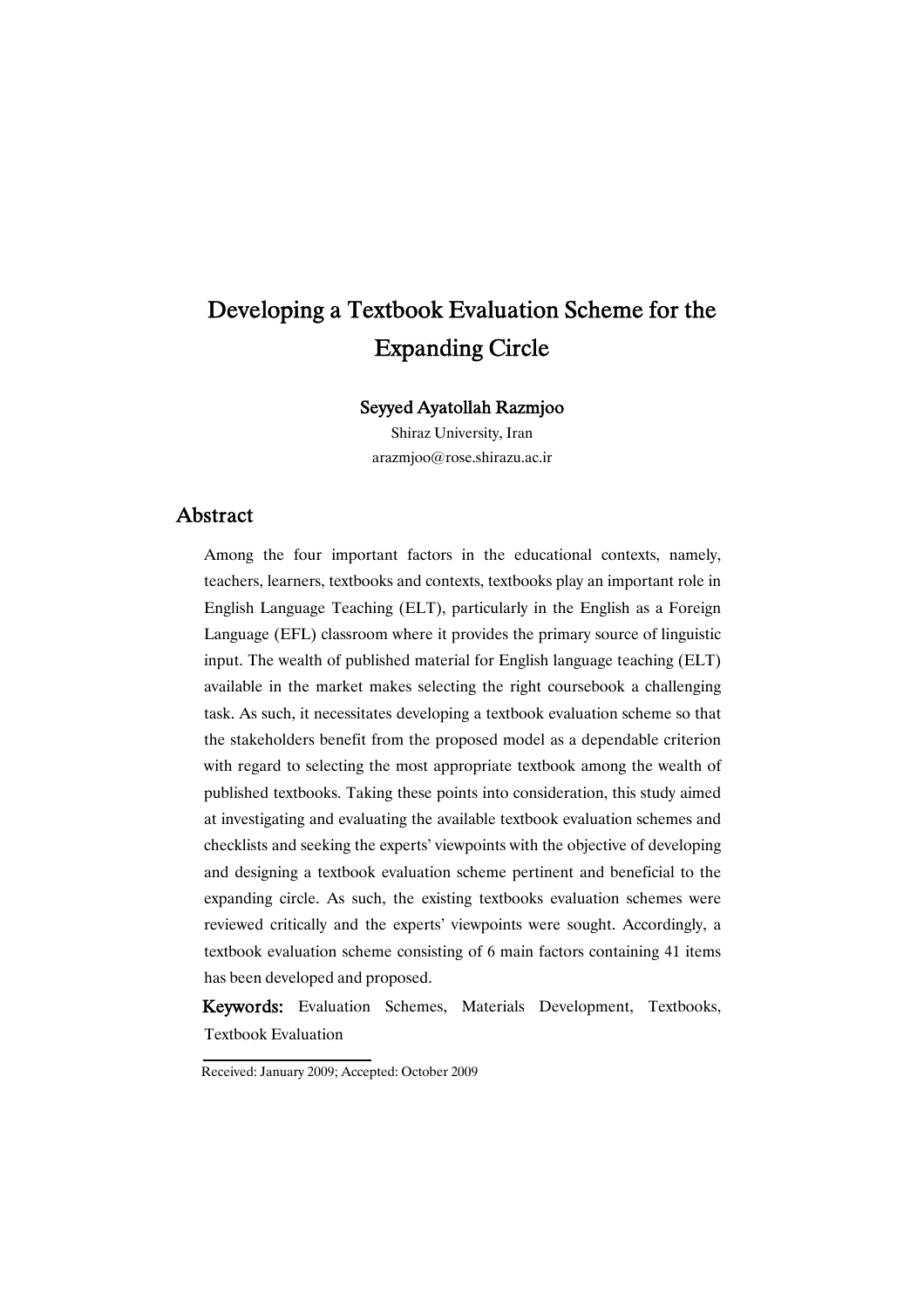# 1. Background of the Study

According to Riazi (2003, p. 52), "textboks play a very crutial role in the realm of language teaching and learning and are considered the next important factor (element) [italic is added] in the second/foreign language clasroom after the teacher". The textbook is a tool in the hands of the teacher, and the teacher must know not only how to use it, but how useful it can be. The wealth of published materials for English language teaching (ELT) available in the market makes selecting the right coursebook a challenging task. Moreover, the selection of a particular core textbook signals an executive educational decision in which there is considerable professional, financial, and even political investment (Sheldon, 1988). In the same direction, Garinger (2001) states that textbooks play a pivotal role in language classrooms in all types of educational institutions--public schools, colleges, and language schools-- all over the world.

In some parts, teachers are free to choose their own textbooks. The vast majority of teachers, however, have textbooks either suggested to them, or prescribed and assigned to them.

Taking these points into consideration, and given the fact that language teaching and learning is context-dependent and situation-bound, it is important that for each specific situation the best possible text be chosen based on the relevant evaluation scheme. Therefore, EFL teachers and administrators need to get acquainted with the principles of textbook evaluation as well as the evaluation checklists and schemes. Thus, developing and designing an evaluation scheme for the expanding circle (EFL) can prove helpful.

According to Kachru (1992) and Kachru and Nelson (1996), the uses and users of English internationally could be classified in terms of three concentric circles.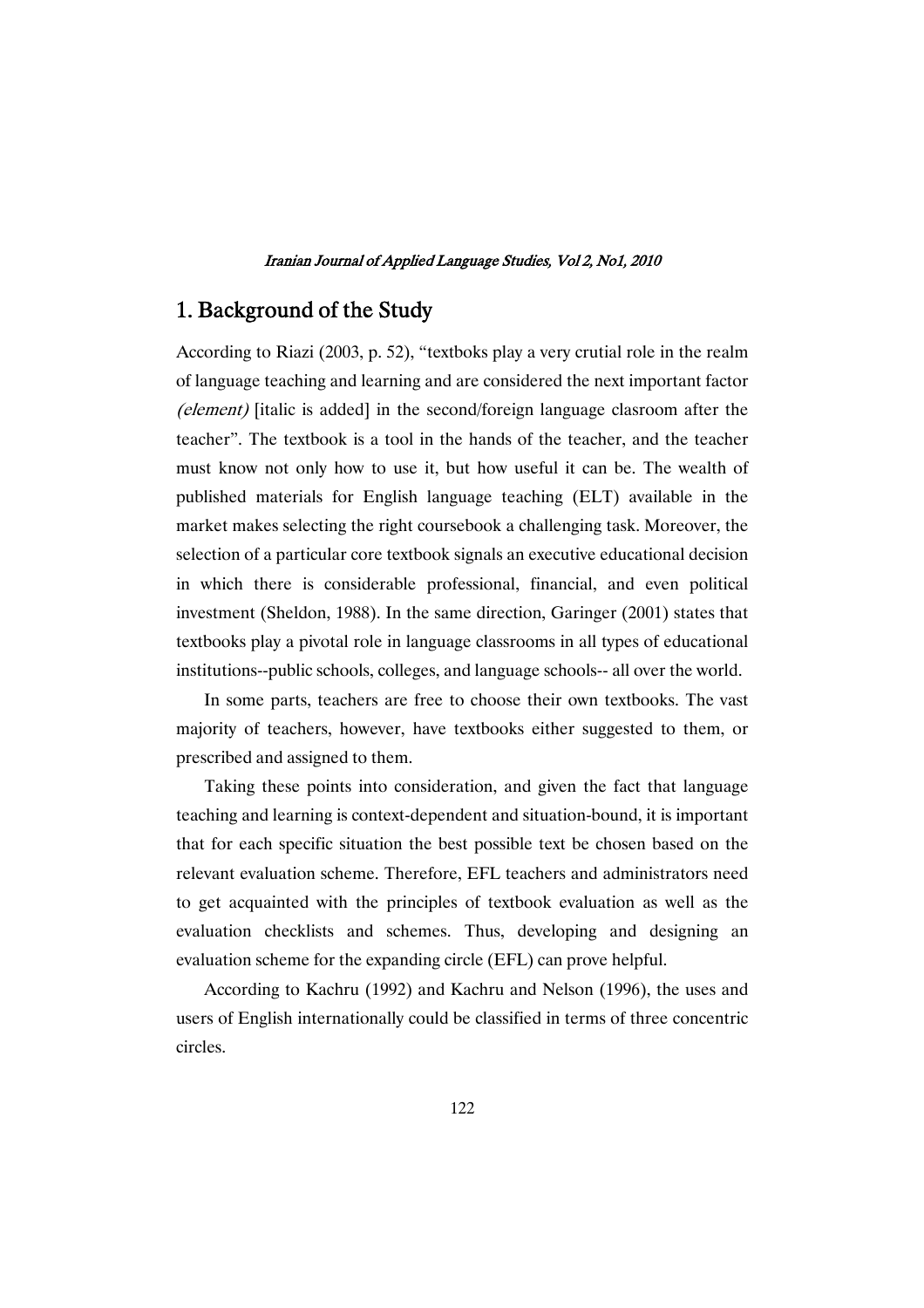- Inner circle (Native): comprises the old-variety English-using countries, where English is the first or dominant language. U.S., Britain, Canada, Australia, and New Zealand are the prototype examples.
- The outer circle (ESL): comprises countries where English has a long history of institutionalized functions and standing as a language of wide and important roles in education, government, literary creativity, and popular culture. India, South Africa, Pakistan, Nigeria, Singapore and Zambia are some examples.
- The expanding circle (EFL): comprises countries in which English has various roles and is widely studied but for more specific objectives than in the outer circle, including reading knowledge for scientific and technical purposes. The typical examples of such countries include China, Indonesia, Japan, Korea, and Nepal.

Kachru (1985) represented the spread of English in terms of three concentric circles: the inner circle, the outer circle and the expanding circle (Figure 1). Although Iran is not mentioned in the figure, Kachru and Nelson (1996) associated it with the expanding circle.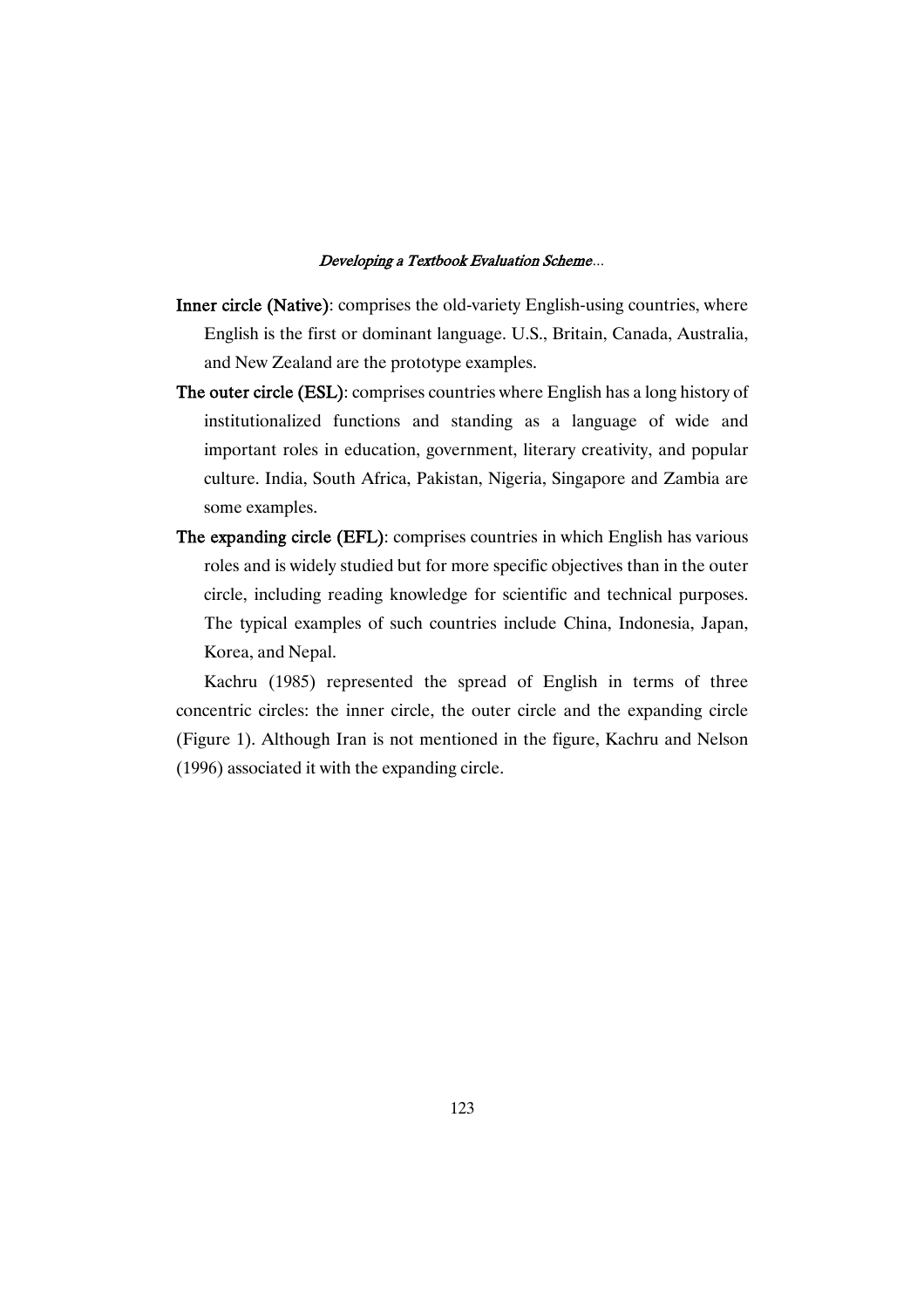

Iranian Journal of Applied Language Studies, Vol 2, No1, 2010

Figure 1. The Spread and Stratification of English

### 1.1. Textbook Evaluation Schemes in the Outer Circle and Inner Circles

During the last three decades, different textbook evaluation models (schemes) have been proposed in order to evaluate the existing English textbooks prepared for ESL/EFL learners. These schemes mostly focus on designing certain principles and criteria for such an evaluation. Among these, Tucker (1975), Sheldon (1988), Ur (1996), and Littlejohn (1998) are the most significant ones dominating the ESL field. Table 1 presents the second/foreign language materials evaluation checklists and schemes developed in three consequent decades of the 1970s, 1980s, and 1990s (Riazi, 2003). This, of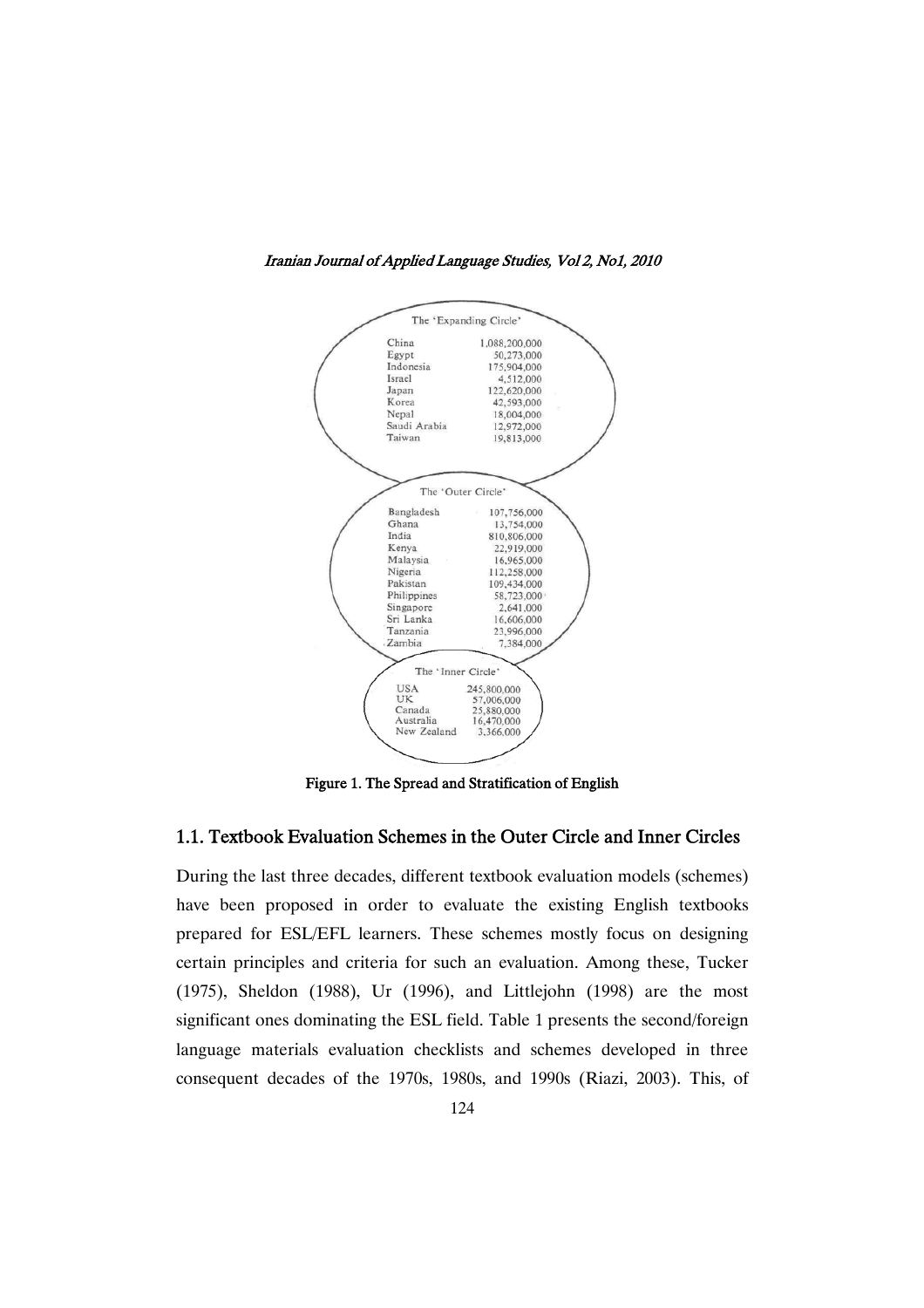course, is not intended to be a complete list of all the checklists developed in the said decades; however, it represents the major ones.

| Decade           | 1970s  |        | 1980s    |         | 1990s   |           |      |            |  |  |
|------------------|--------|--------|----------|---------|---------|-----------|------|------------|--|--|
| Year             | 1975   | 1979   | 1983     | 1988    | 1991    | 1995      | 1996 | 1998       |  |  |
| <b>Checklist</b> | Tucker | Daoud  | Williams | Sheldon | Skierso | Cunnings- | Ur   | Littlejohn |  |  |
|                  |        | and    |          |         |         | worth     |      |            |  |  |
|                  |        | Celce- |          |         |         |           |      |            |  |  |
|                  |        | Murcia |          |         |         |           |      |            |  |  |

Table 1. Influential textbook evaluation schemes in the ESL context

### 1.2. Textbook Evaluation Studies in the Expanding Circle

In Iran and other countries, as examples of the expanding circle, several projects have been carried out to evaluate textbooks.

Tok (2010) examined the advantages and disadvantages of one type of TEFL materials, English language textbook "Spot On", used in state primary schools in Turkey. The research revealed that 'Spot On' textbook actually did not stand up reasonably well to a systematic in-depth analysis and that the negative attributes out-weighed the positive characteristics very much.

Sahragard, Rahimi and Zaremoayyedi (2009) evaluated a series of ELT materials namely, Interchange, benefiting from Littlejohn's detailed framework (1998). The most important thing they concluded is that these are not the learners who initiate the tasks. Al-Madany (2009) investigated Saudi students' view of the English textbooks Headway Series based on need analysis, in order to identify the students' needs and help them learn the English language in a smooth way. The results showed that there was a general satisfaction about the textbook. Razmjoo (2007) investigated the extent to which the Iranian high school and private institute textbooks represent the CLT principles. The results indicated that while high school textbooks are not conductive to CLT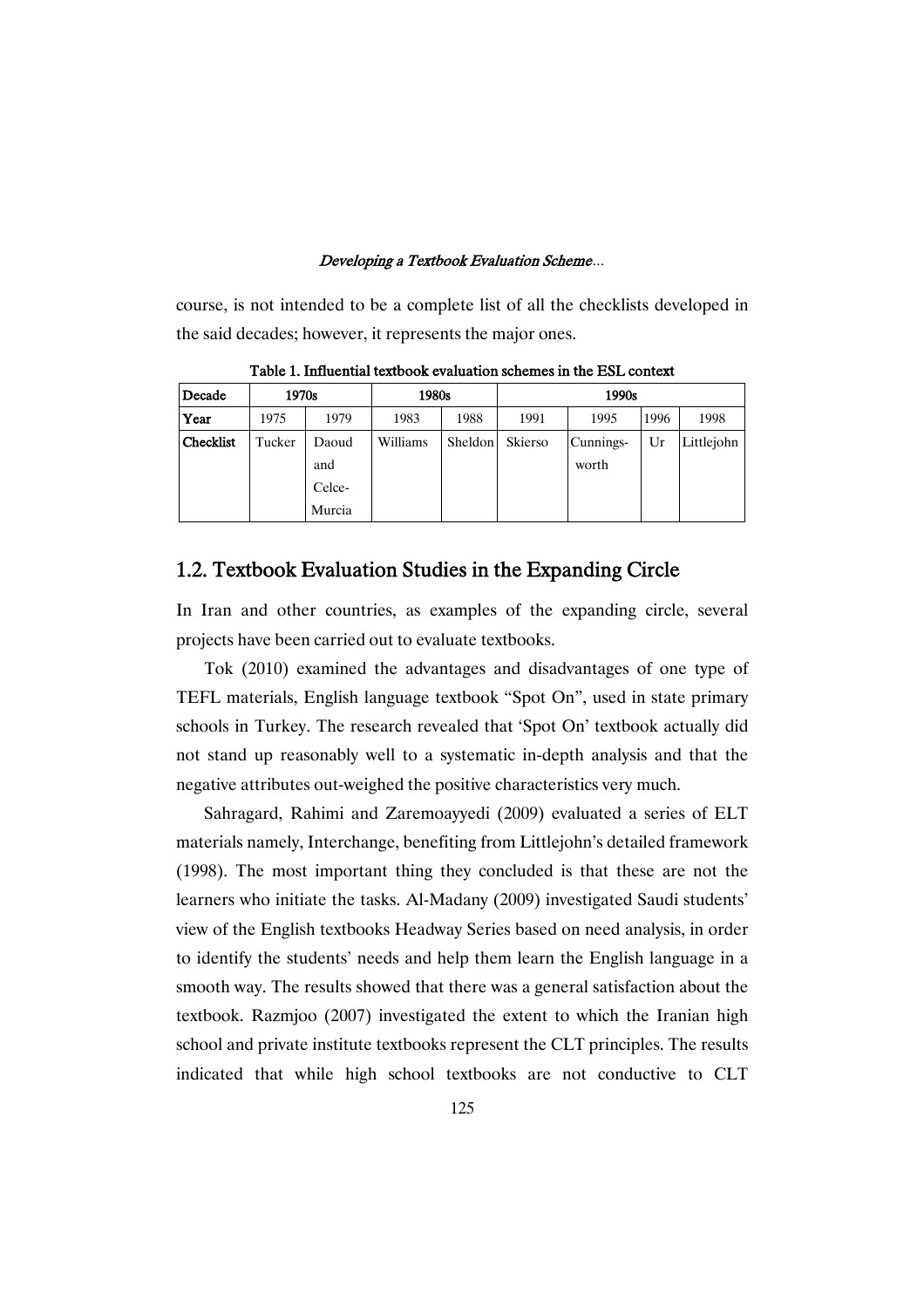implementation, private institute textbooks represent the CLT principles to a great extent. Yarmohammadi (2002) evaluated the senior high school textbooks based on a revised version of Tucker's model. He came to this conclusion that these textbooks suffer from a lot of shortcomings as the following: 1. they are not authentic; 2. English and Persian names are used interchangeably; and 3. oral skills are ignored. At the end, some suggestions were proposed to remedy the shortcomings. Besides, Keibari (1999) modified Tucker's model and applied it to the five volumes of Teaching Persian to Speakers of Other Languages (TPSOL) textbooks. She claimed that the philosophy behind the changes is due to the recent developments in language teaching. Results revealed that the books follow GTM which attaches less attention to role-playing, different kinds of tasks and language skills such as speaking.

### 1.3. Objectives and Research Questions of the Study

The present study intends to investigate and evaluate the available textbook evaluation schemes and checklists as well as the experts' viewpoints with the objective of developing and designing a textbook evaluation scheme relevant to the expanding circle. Accordingly, the following research questions are raised:

- 1. What is a qualified textbook evaluation scheme for the expanding circle?
- 2. What are the major components of the qualified textbook evaluation scheme for the expanding circle?

### 1.4. Significance of the Study

Textbooks play a very important role in many language classrooms and after teachers they are considered as the next important factor in the second/foreign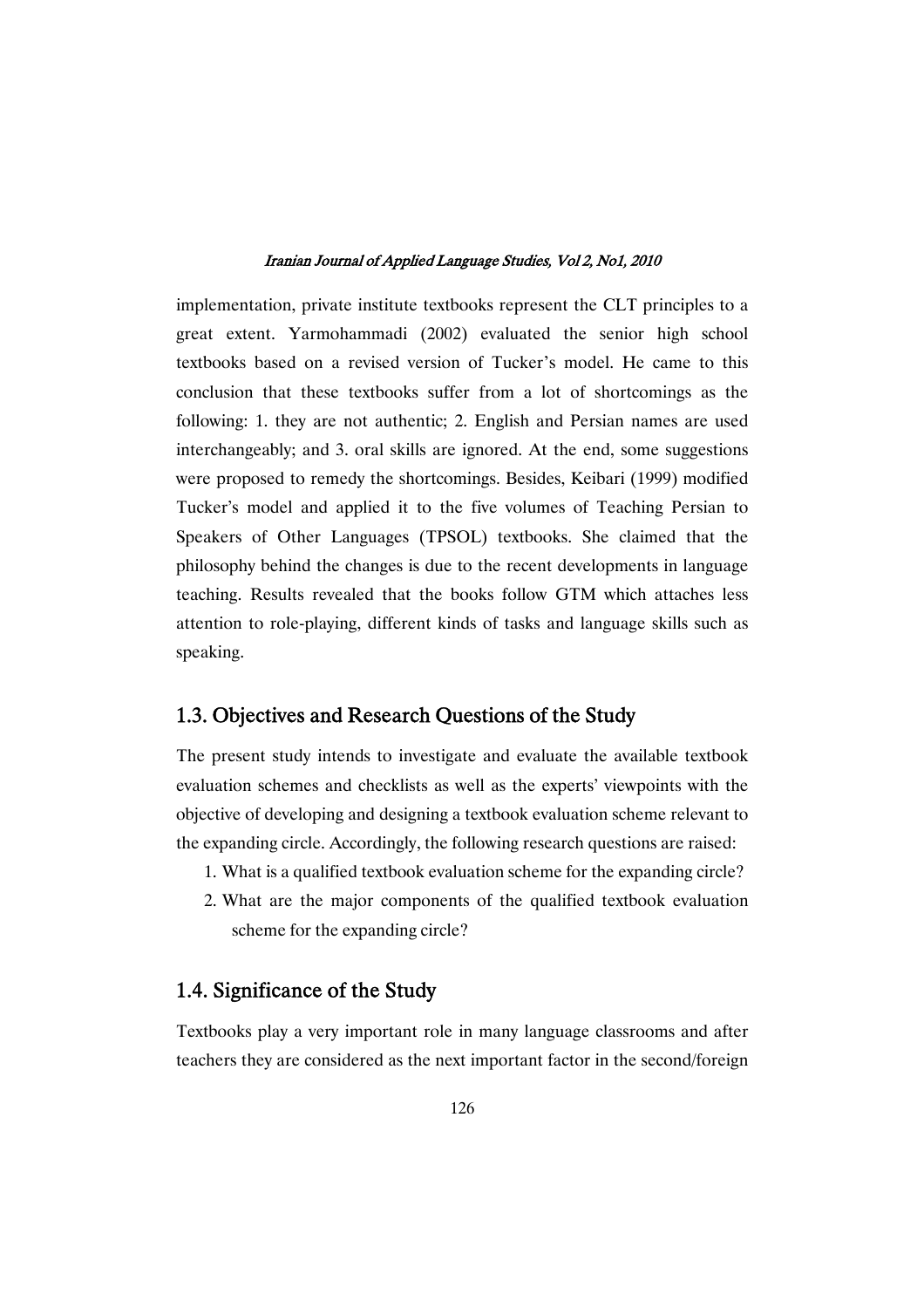language classrooms (Riazi, 2003). Therefore, the importance of selecting and preparing materials which match the desired features and the needs of the learners in the target situation demonstrates the significance of the kinds of studies such as this study that deals with developing a textbook evaluation scheme for the expanding circle. These studies are also very useful in teacher development and professional growth. Moreover, results of this investigation will hopefully help teachers, ELT administrators and experts, and even textbook writers and materials developers in their approach to textbook evaluation and selection as well as preparation of materials. So developing a textbook evaluation scheme is somehow necessary and it is worth investigating.

# 2. Method

This section includes the following parts: 1) participants, 2) instruments, and 3) data collection and analysis procedures.

### 2.1. Participants

The participants were 30 male and female TEFL instructors who had enough experience in teaching ELT materials as well as designing and developing materials for the expanding circle stakeholders. They were selected through availability sampling because the researcher believes such sample is representative of the target and the accessible population.

### 2.2. Instrument

Interview: Semi-structured interviews were conducted. The questions were borrowed from the studies done on proposing textbook evaluation schemes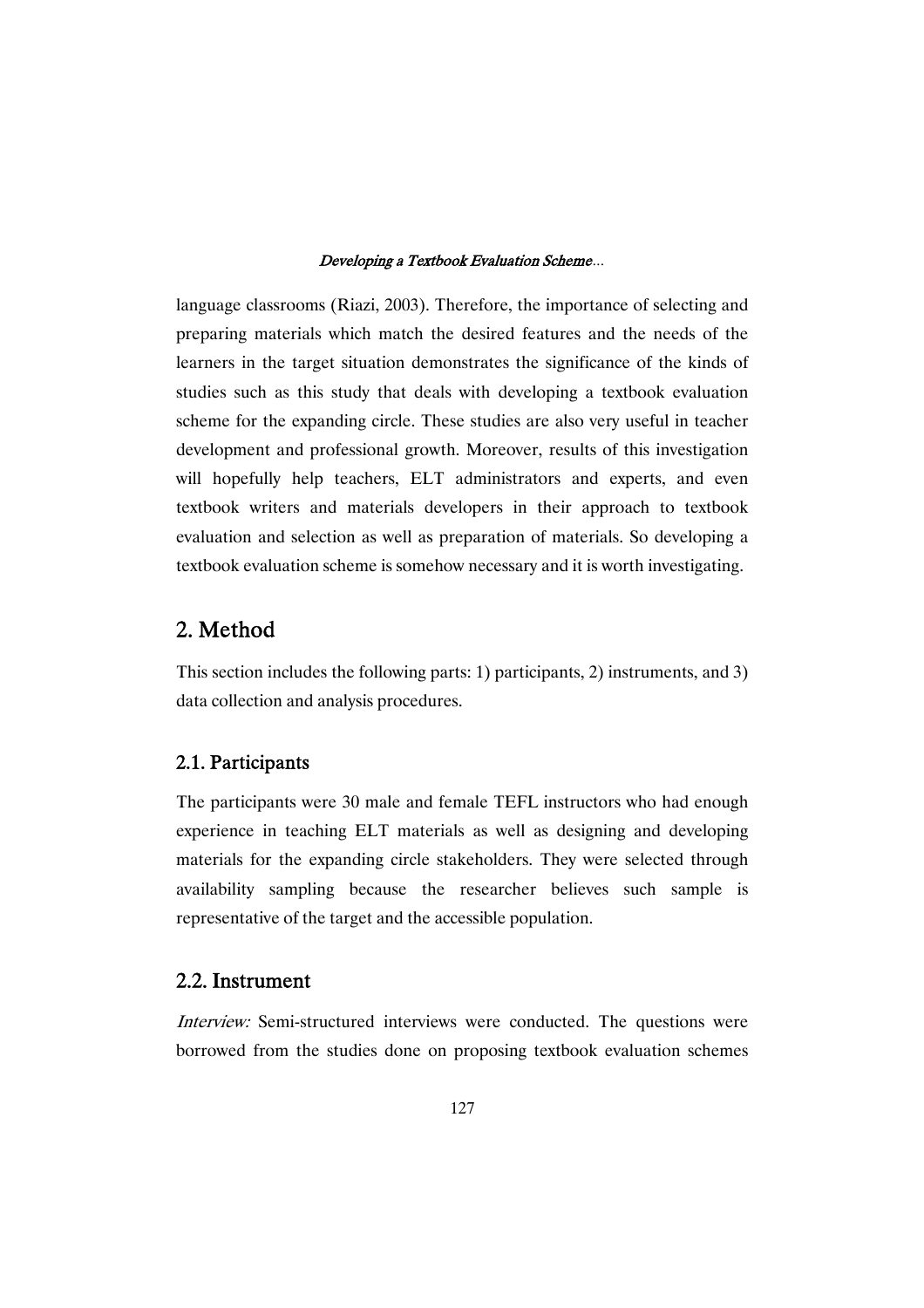such as Tucker (1975), Sheldon (1988), Ur (1996), and Littlejohn (1998). The participants were asked to provide open-ended answers to the questions in either English or Farsi. The interviews relatively spent one 30 minutes to respond to the questions.

### 2.3. Data Collection and Analysis Procedures

On the basis of qualitative research, this study is established upon a grounded theory. Grounded theory follows two main purposes: It connects a study by describing the relationships among the various parts, and it provides a theoretical model of subsequent studies (Davis, 1995). Ary, Jacobs, Razavieh and Sorensen (2006) describe the general procedures followed in the analysis of qualitative data. They assert that analysis involves reducing and organizing the data, synthesizing, searching for significant patterns, and discovering what is important. Accordingly, Strauss and Corbin (1998) state that the codification of the data occurs in three processes namely open coding, axial coding, and selective coding. Open coding is the analytic process through which concepts are identified and their properties and dimensions are discovered in data. Axial coding includes the process of relating categories to their subcategories, termed "axial" because coding occurs around the axis of a category, linking categories at the level of properties and dimensions. The final coding is the selective coding described as the process of integrating and refining the theory. In the present study, the researcher just reported the findings in the form of the final phases proposed by Ary, Jacobs, Razavieh and Sorensen (2006) and Strauss and Corbin (1998). The results of the codified and categorized data were converted into a textbook evaluation scheme to be presented in the next section.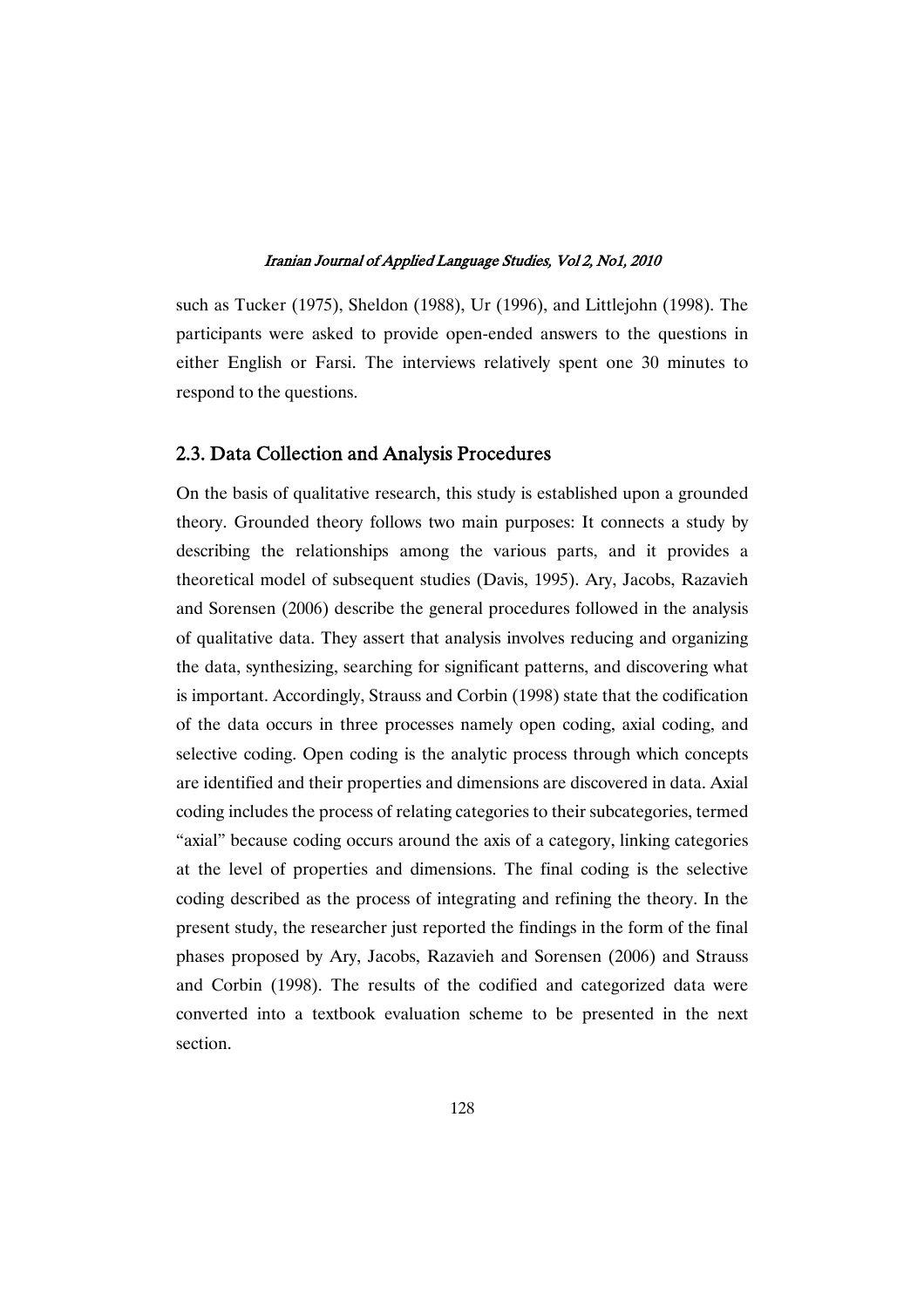### 3. Results and Discussion

In this section, the larger categorization; that is, selective coding, was followed to propose the most comprehensive concepts or themes as the major criteria of the textbook evaluation scheme. The researcher came up with six major categories as follows: a. language components; b. tasks, activities and exercises; c. language skills; d. teachers' manuals; e. general considerations; and f. critical discourse analysis (CDA) features. The comprehensive list of the categories and subcategories as well as their related items is presented in the next part (Table 2).

### 3.1.The Developed Model

Regarding the checklists presented above, the following scheme is proposed for the expanding circle especially the Iranian context as a prototype sample of the expanding circle.

| Criteria            |                       | The Checklist                                                                  |  |  |  |
|---------------------|-----------------------|--------------------------------------------------------------------------------|--|--|--|
| Language Components | Pronunciation         | 1. Completeness and appropriateness of<br>presentation                         |  |  |  |
|                     |                       | 2. Completeness and adequacy of practice                                       |  |  |  |
|                     | Vocabulary and idioms | 3. Correspondence between students' levels<br>and the new words load           |  |  |  |
|                     |                       | 4. Systematic gradation of vocabulary from<br>simple to complex items          |  |  |  |
|                     |                       | 5. Repetition of the new vocabulary in<br>subsequent lessons for reinforcement |  |  |  |
|                     |                       | 6. Complete and adequate practice of idioms                                    |  |  |  |

Table 2. The Proposed Textbook Evaluation Scheme for the Expanding Circle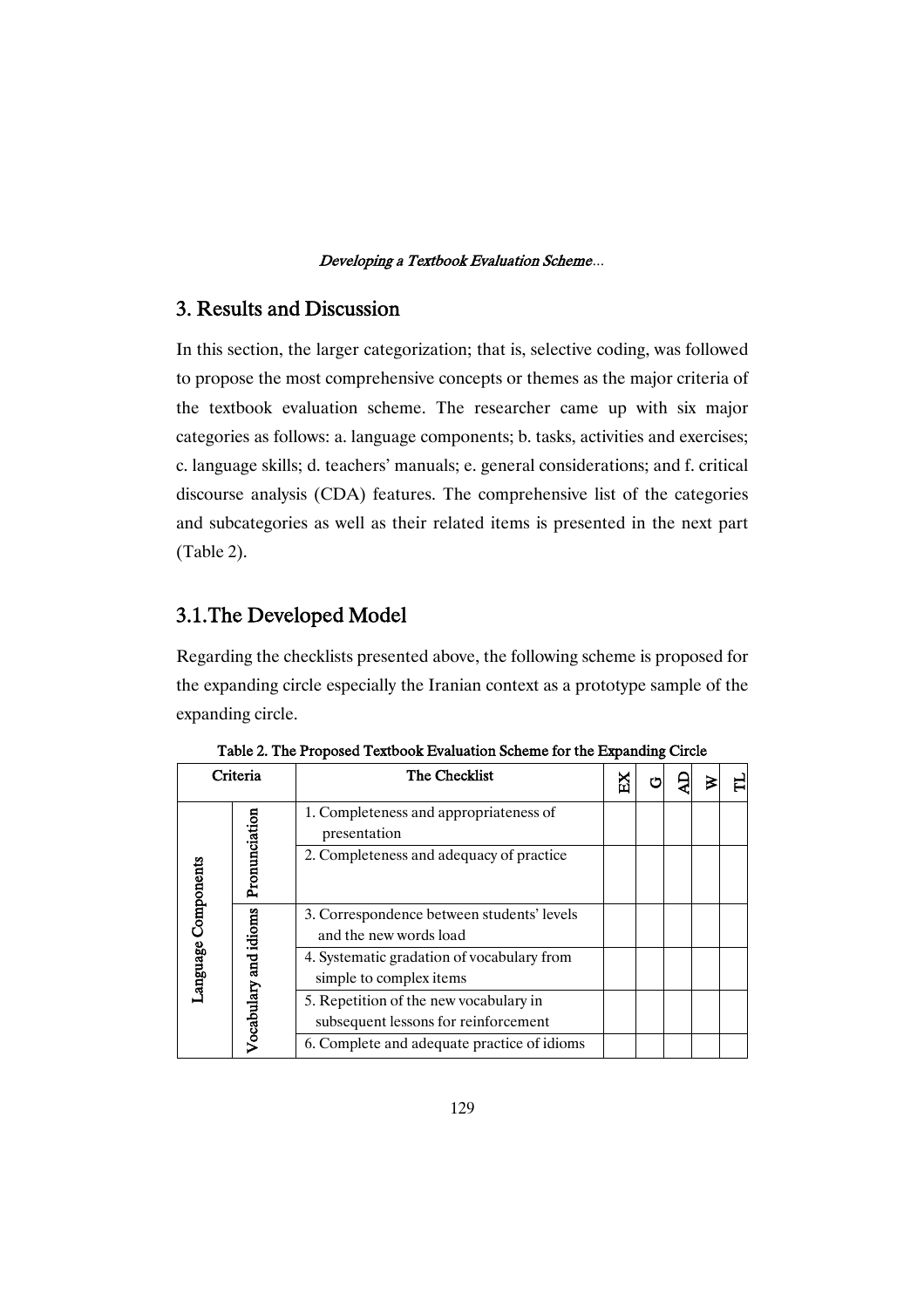| Iranian Journal of Applied Language Studies, Vol 2, No1, 2010 |  |  |  |
|---------------------------------------------------------------|--|--|--|
|---------------------------------------------------------------|--|--|--|

| Criteria                      |            | The Checklist                                    | Ř | Ċ | ⋧ | ᆸ |
|-------------------------------|------------|--------------------------------------------------|---|---|---|---|
|                               |            | 7. The balance between students' levels and      |   |   |   |   |
|                               |            | sentence length                                  |   |   |   |   |
|                               |            | 8. Appropriateness of the number of              |   |   |   |   |
|                               |            | grammatical points as well as their sequence     |   |   |   |   |
|                               |            | 9. Gradually increasing of structure             |   |   |   |   |
|                               |            | complexity to suit the growing reading           |   |   |   |   |
|                               | Structures | ability of the students                          |   |   |   |   |
|                               |            | 10. Using current everyday language by the       |   |   |   |   |
|                               |            | writer                                           |   |   |   |   |
|                               |            | 11. Logical sequence of sentences and            |   |   |   |   |
|                               |            | paragraphs                                       |   |   |   |   |
|                               |            | 12. Introducing linguistic items in meaningful   |   |   |   |   |
|                               |            | situations to facilitate understanding           |   |   |   |   |
|                               |            | 13. Developing comprehension and test            |   |   |   |   |
|                               |            | knowledge of main ideas, details, and            |   |   |   |   |
|                               |            | sequence of ideas                                |   |   |   |   |
|                               |            | 14. Involving vocabulary and structures which    |   |   |   |   |
|                               |            | build up the learner's repertoire                |   |   |   |   |
|                               |            | 15. Providing practice in different types of     |   |   |   |   |
|                               |            | written work                                     |   |   |   |   |
|                               |            | 16. Providing a pattern of review within         |   |   |   |   |
| Tasks, Activities & Exercises |            | lessons and cumulatively testing new             |   |   |   |   |
|                               |            | materials by the book                            |   |   |   |   |
|                               |            | 17. Promoting meaningful communication by        |   |   |   |   |
|                               |            | referring to realistic activities and situations |   |   |   |   |
| Language Skills               |            | 18. Adequate and Appropriate exercises and       |   |   |   |   |
|                               |            | tasks for improving reading comprehension        |   |   |   |   |
|                               | Reading    | 19. Devising appropriate tasks for improving     |   |   |   |   |
|                               |            | reading techniques                               |   |   |   |   |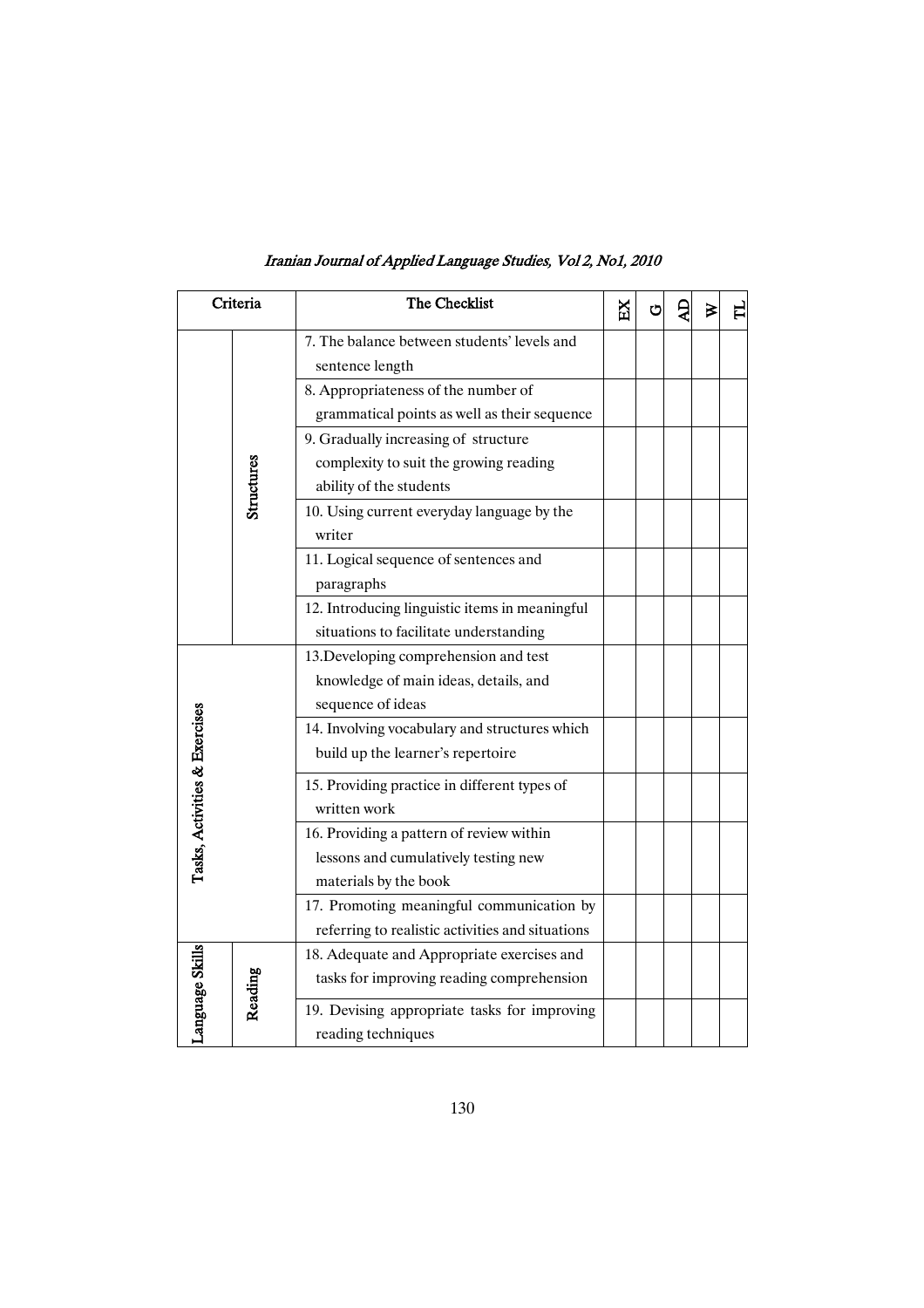| Criteria            |           | The Checklist                                                                                                         | EX | ت | ⋧ |  |
|---------------------|-----------|-----------------------------------------------------------------------------------------------------------------------|----|---|---|--|
|                     | Writing   | 20. Enough exercises to include pre-writing,<br>writing, and post-writing                                             |    |   |   |  |
|                     |           | 21. Presenting suitable patterns to improve<br>writing                                                                |    |   |   |  |
|                     | Listening | 22. Adequate and appropriate tasks to<br>improve listening                                                            |    |   |   |  |
|                     |           | 23. Organizing tasks from simple to complex<br>(adequate sequence)                                                    |    |   |   |  |
|                     | Speaking  | 24. Appropriateness of individual and group<br>speaking activities                                                    |    |   |   |  |
|                     |           | 25. Completeness, appropriateness and<br>adequacy of the speaking tasks                                               |    |   |   |  |
| Teachers' Manual    |           | 26. Helping the teacher understand the<br>objective and methodology of the textbook                                   |    |   |   |  |
|                     |           | 27. Providing useful index to guide the<br>teachers to the vocabulary, structures and<br>topics in the textbook       |    |   |   |  |
|                     |           | 28. Providing the correct and/or suggested<br>answers for all the exercisers                                          |    |   |   |  |
|                     |           | 29. Providing extra activities and tasks for<br>training the students in oral and written<br>skills                   |    |   |   |  |
|                     |           | 30. Providing suggestions and information to<br>help the teachers teach language skills and<br>components efficiently |    |   |   |  |
|                     |           | 31. Providing guidance for the teachers for<br>evaluating their students                                              |    |   |   |  |
| Gen. Considerations |           | 32. Focus on the latest FLT approaches and<br>methodology                                                             |    |   |   |  |
|                     |           | 33. Clear statement of the objectives of the<br>course and of each textbook                                           |    |   |   |  |
|                     |           | 34. Attention to L1-L2 differences and taking<br>cultural values into consideration                                   |    |   |   |  |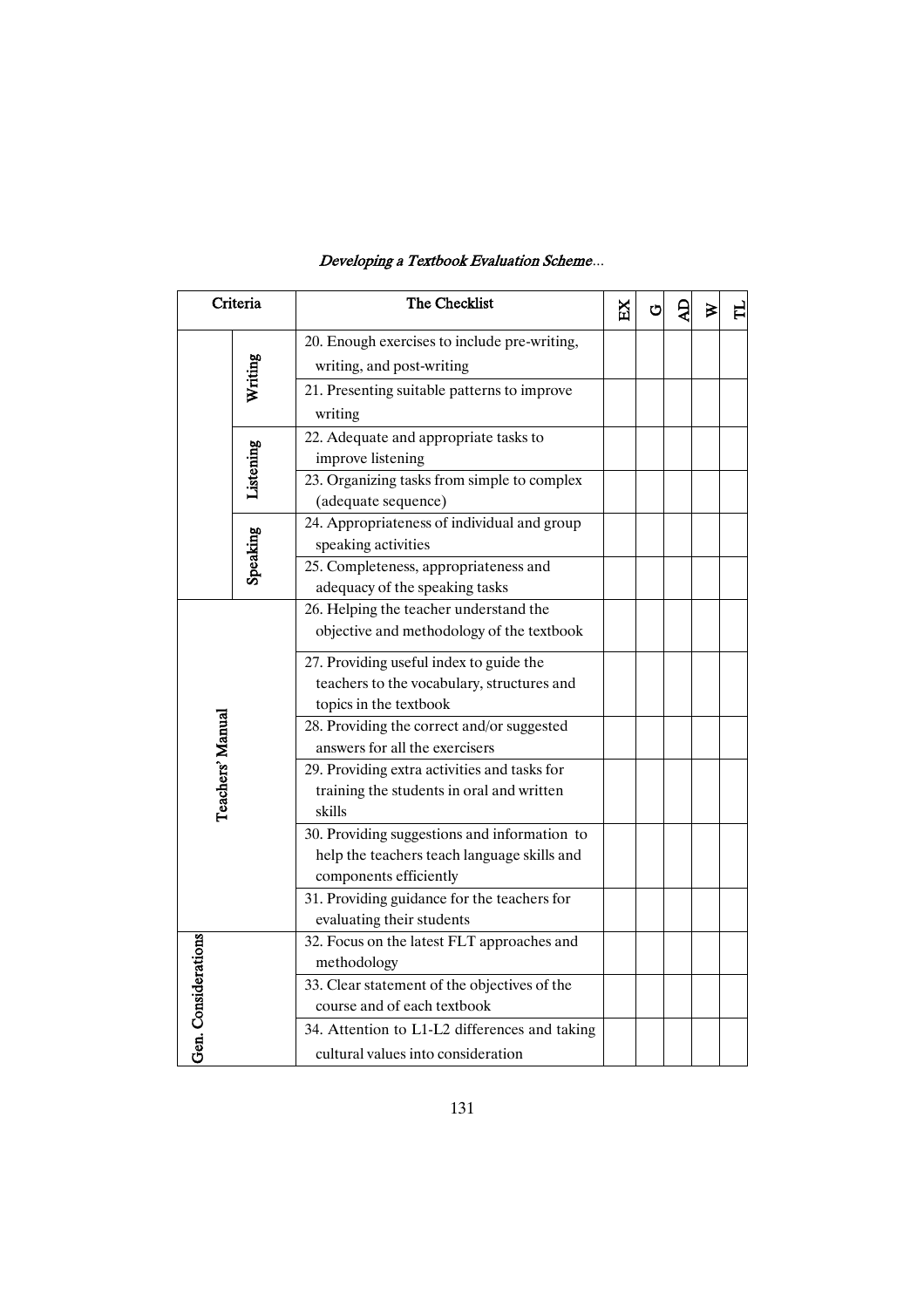| Criteria           | The Checklist                                  | Ď |  |  |
|--------------------|------------------------------------------------|---|--|--|
|                    | 35. Contextualization of                       |   |  |  |
|                    | pronunciation/grammar/vocabulary               |   |  |  |
|                    | exercises                                      |   |  |  |
|                    | 36. Introducing self-check exercises and       |   |  |  |
|                    | reviews at certain intervals                   |   |  |  |
|                    | 37. The equal use of gender in terms of names  |   |  |  |
|                    | and pronouns                                   |   |  |  |
|                    | 38. Proving a situation so that students think |   |  |  |
|                    | and act critically                             |   |  |  |
|                    | 39. Relationship between the content of the    |   |  |  |
|                    | textbook (text) and real-life situations       |   |  |  |
| <b>DA</b> Features | (society)                                      |   |  |  |
|                    | 40. Addressing social problems esp. the        |   |  |  |
|                    | problem of inequality in the society           |   |  |  |
|                    | 41. Focusing on the issues that are of         |   |  |  |
|                    | immediate concern to learners/practitioners    |   |  |  |
|                    |                                                |   |  |  |

Iranian Journal of Applied Language Studies, Vol 2, No1, 2010

# 4. Concluding Remarks

Despite the fact that different evaluation schemes and checklists have been suggested to teachers to evaluate and select their required texts, none of them is based on the contextual needs of the stakeholders. As it is clear in the literature, the criteria and key questions central to such schemes mostly depend on the type of context/circle as well as the researchers' local priorities and preferences. So, the results of the studies benefiting from such checklists are mostly not dependable because of the discrepancy between priorities and preferences of the criteria in the scheme and the assumptions of the context in which the checklist is used.

The second key point worth discussing concerns the idea that not only would change the relative importance of criteria over time but also the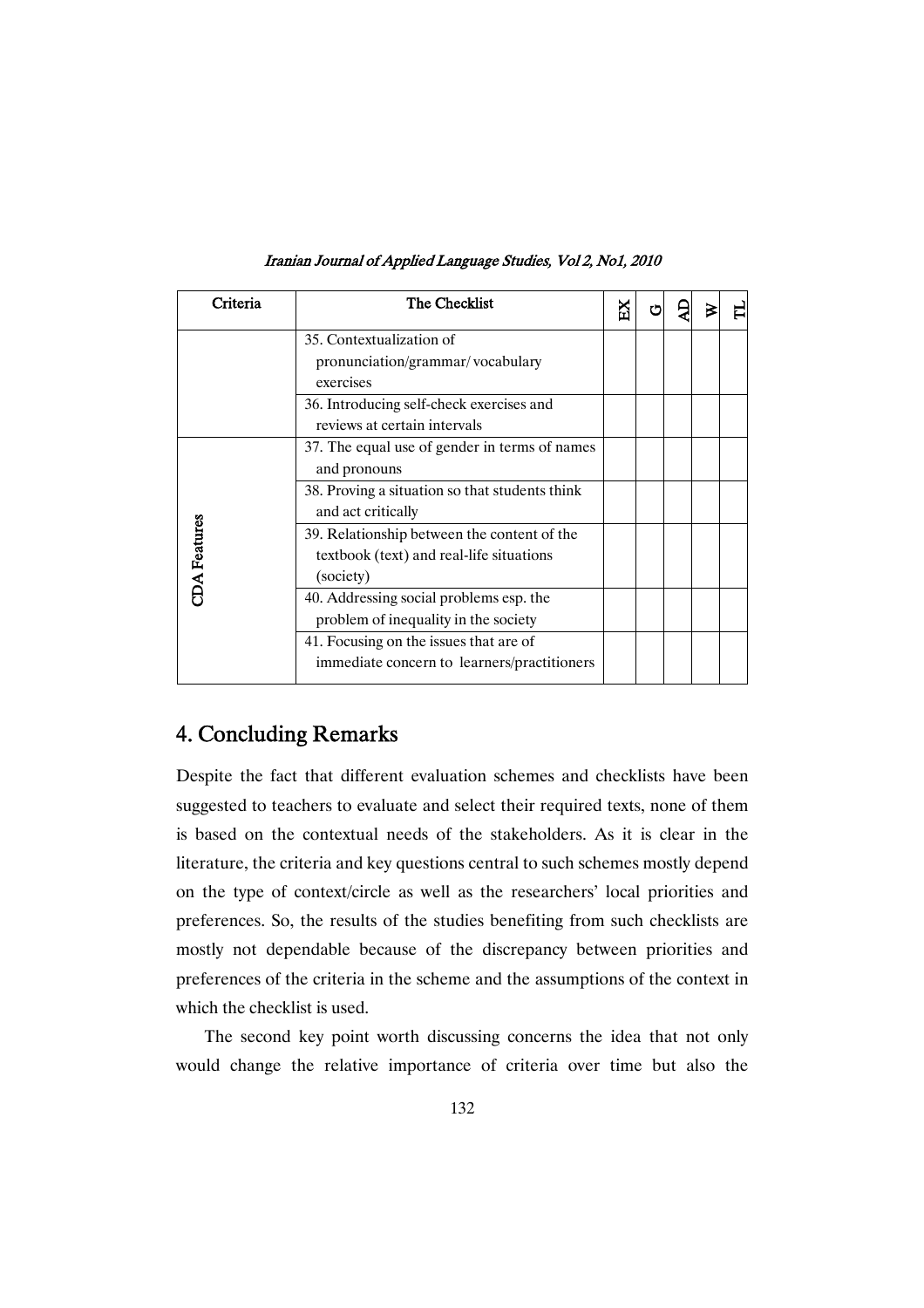interpretation given to the scores assigned to each category. Accordingly, a solid, structurally-based textbook which was very beneficial in the era of audiolingualism definitely is not qualified nowadays which is the era of post-method and task-based language teaching. .

A major question in evaluating and selecting materials is: "To what extent are the materials sensitive to the situation?" As such, in the process of material evaluation and selection we must primarily examine the implications that the use of a set of material might have for classroom work and thus move toward grounded opinions about whether or not the methodology and content of the materials is appropriate for a particular language-teaching context. This is an equally important measure to be taken and involves matching the material against the context in which it is going to be used. We can check the appropriateness and adequacy of the textbooks and materials for specific situations by collecting data utilizing the local checklists such as the proposed one with regard to the institution and purpose, teachers, learners, curriculum, and socio-cultural context.

We conclude the paper by suggesting four stages in the evaluation and selection of textbooks and other materials for specific situations and contexts as Riazi (2003) states.

Therefore, the current scheme might be used in any of these four stages; namely, survey, analysis, evaluation, and selection. These four stages include:

- 1. Survey (A comprehensive survey will be done regarding the key issues of the teaching/learning situation such as learners, teachers, institution, goals and objectives.)
- 2. Analysis (A detailed analysis of the materials. In this respect, the student's textbook, workbook, teacher's manual, CD, film and other issues related to the perspective textbook will be analyzed in detail.)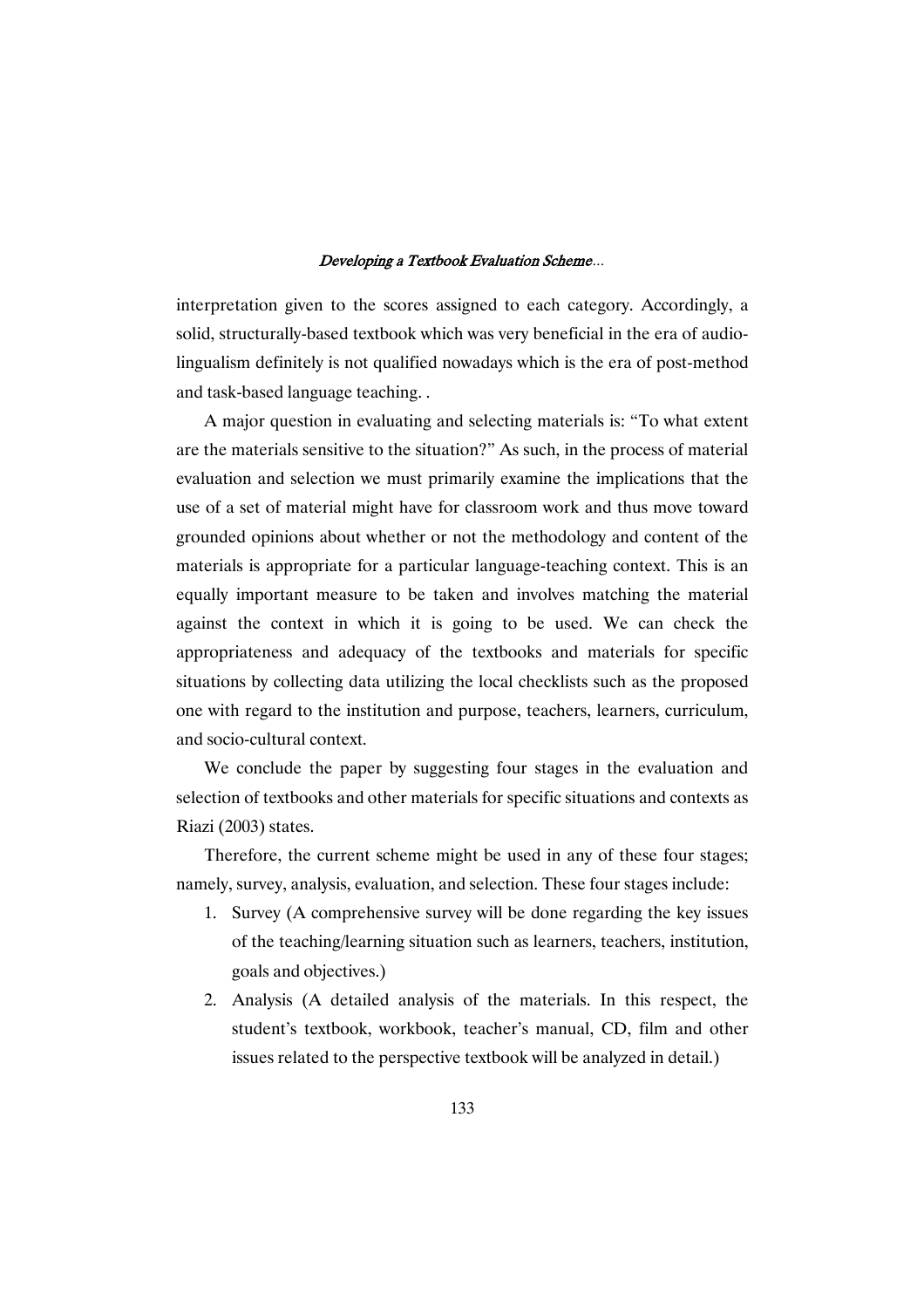- 3. Evaluation (The evaluators may use their experience and expertise as well as the key issues in the proposed model, namely, a. language components; b. tasks, activities and exercises; c. language skills; d. teachers' manuals; e. general considerations; and f. CDA features as the criteria and give weights to the illuminating information.)
- 4. Selection (Using an objective score in the evaluation stage and considering the requirements of the particular socio-cultural milieu situation in which the material is going to practiced, a fair decision is made.)

# References

- Al-Madany, R. (2009). Coursebook Evaluation (Headway), http://raghdah. wordpress.com/2009/06/09/coursebook-evaluation-headway/.
- Ary, D., Jacobs, L. C., Razavieh, A., and Sorenson, C. (2006). Introduction to Research in Education (7th ed.), Belmont, CA: Wadsworth.

Cunningsworth, A. (1995). Choosing Your Course Book, Oxford: Heinemann.

- Daoud, A. M., and Celce-Murcia, M. (1979). "Selecting and evaluating a textbook", in M. Celce-Murcia and L. McIntosh (eds.), Teaching English as a second or foreign language New York, NY: Newbury House, pp. 302-307.
- Davis, K. A. (1995). "Qualitative theory and methods in Applied Linguistics Research", *TESOL Quarterly*, 29(3), pp. 427-453.
- Garinger, D. (On-line). "Textbook evaluation", TEFL Web Journal, Retrieved 3-10-2001 from http://www.teflweb-j.org/v1n1/garinger.html.
- Kachru, B. B. (1992). "World Englishes: approaches, issues, and resources", Language Teaching, 25, pp. 1-14.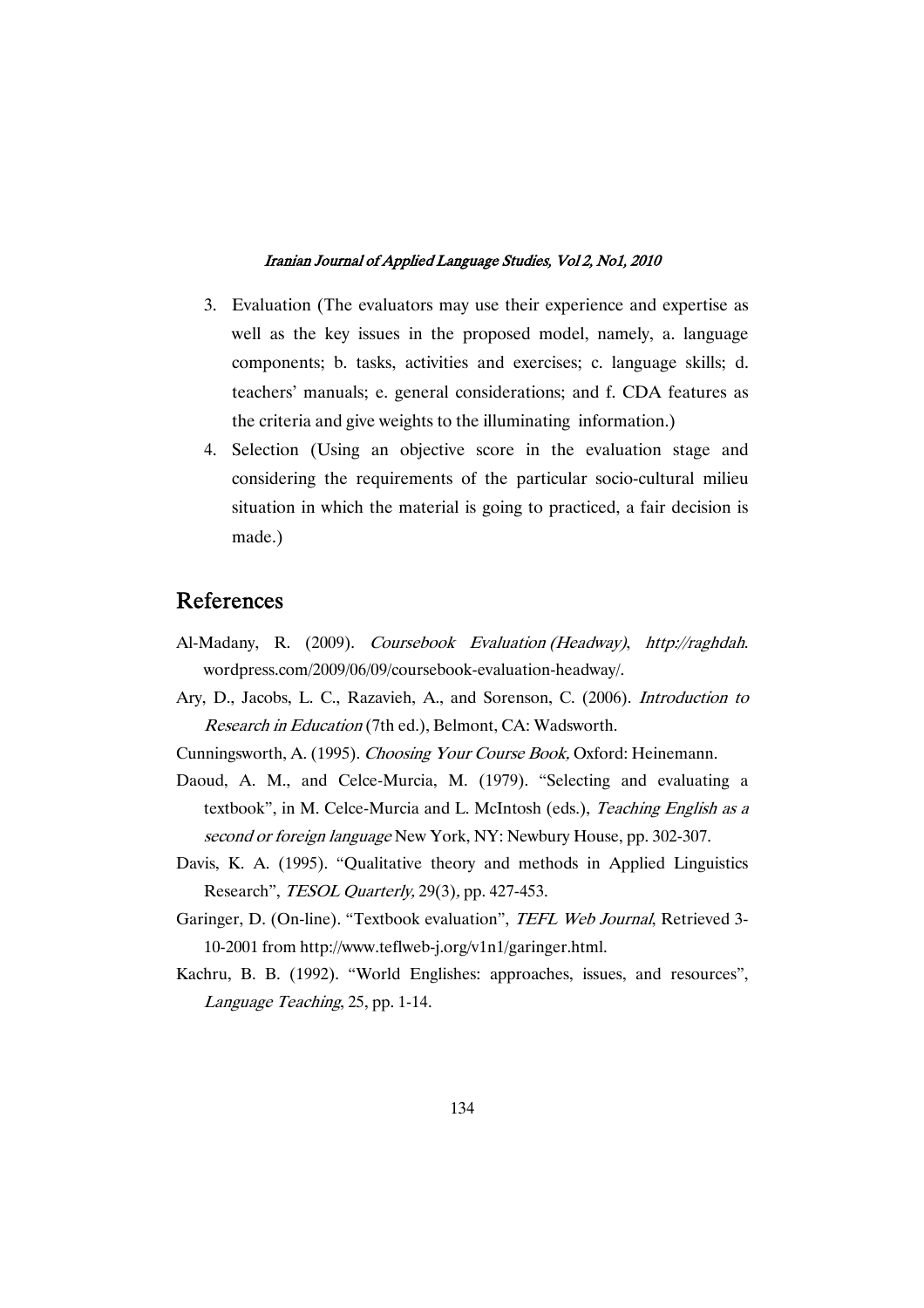- Kachru, B. B., and Nelson, C. L. (1996). World Englishes, in McKay, Sandra L. and Hornberger, Nancy H. (eds.), Sociolinguistics and Language Teaching, Cambridge: Cambridge University Press, pp.71-102.
- Keibari, S. (1999). Text Analysis and Evaluation of TEPSOL Course Books, Unpublished master's thesis, Shiraz University, Shiraz.
- Littlejohn, A. (1998). "The analysis of language teaching materials: Inside the Trojan Horse", in B. Tomlinson (ed.), Materials development in language teaching, Cambridge: CUP, pp. 190-216.
- Razmjoo, S. A. (2007). "High schools or private institutes textbooks? Which fulfill communicative language teaching principles in the Iranian context?" The Asian EFL Journal Quarterly, 9 (4), pp. 125-139.
- Riazi, A. M. (2003). "What Textbook Evaluation Schemes Tel Us? A Study of the Textbok Evaluation Schemes of Three Decades", in W. A . Renanda. (ed.), Methodology and Materials Design in Language Teaching, Singapore: SEAMEO Regional Center, pp. 52-68.
- Sahragard, R., Rahimi, A., and Zaremoayedi, I. (2009). "An in-depth evaluation of Interchange Series (3rd ed)", Porta Linguarum, 12 , pp. 37-54.
- Sheldon, L. E. (1988). "Evaluating ELT textbooks and materials", *ELT Journal*, 42, pp. 237-246.
- Skierso, A. (1991). "Textbook selection and evaluation", in M. Celce-Murcia (ed.), Teaching English as <sup>a</sup> second or foreign language Boston, MA: Heinle and Heinle Publishers, pp. 432-453.
- Strauss, A. L., and Corbin, J. (1998). "Basics of qualitative research: Techniques and procedures for developing grounded theory", London: Sage Publications.
- Tok, H. (2010). "TEFL textbook evaluation: From teachers' perspectives", Educational Research and Review, 5 (9), pp. 508-517.
- Tucker, C. A. (1975). "Evaluating beginning textbooks", English Teaching Forum, 13, pp. 335-361.